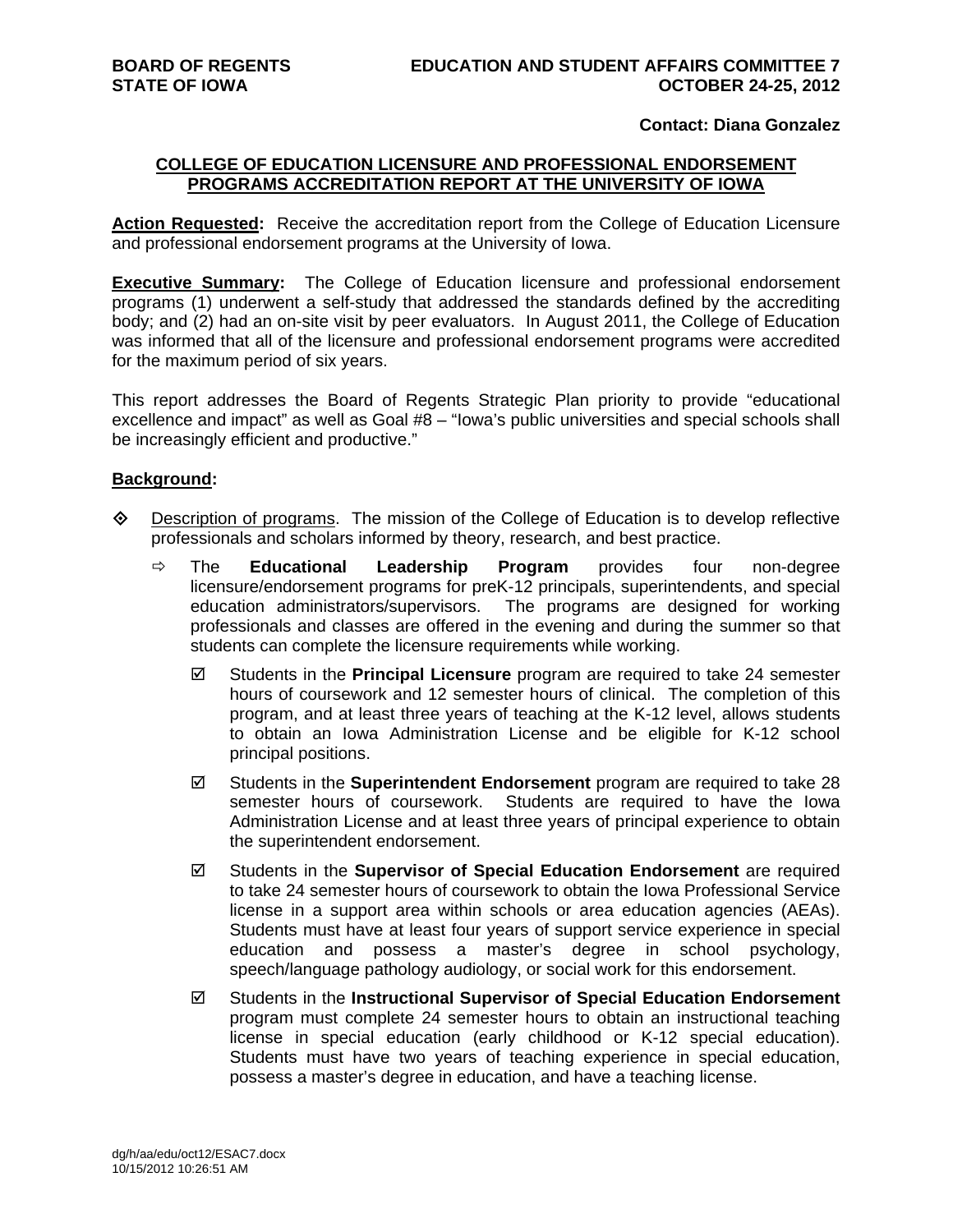- **Teacher Preparation Programs** (TEP) in the Department of Teaching and Learning prepare students for licensure to teach in elementary, middle, and secondary schools. Each year, the College of Education prepares approximately 450 teachers for licensure.
	- Students in the **Elementary Education Major/Teacher Education Program** must complete nine semester hours of foundation courses; 17 semester hours of methods courses; six semester hours of methods, practicum and classroom management courses; 13 semester hours of courses in areas such as arithmetic, special education, human relations, physical education and health, music and art; 24 semester hours in an area of specialization; and a semester (14 semester hours) of student teaching. Added endorsement programs in elementary education include art, language arts, mathematics, music, physical education, reading, science, special education, history/social science, and speech communication/theatre.
	- Students in the **Secondary (5-12) Teaching Education Programs** may add 5-12 licensure areas by completing additional endorsement programs in art education; journalism; mathematics; English; general science; physical science; biology; chemistry; earth science; physics; individual foreign languages; and social studies. Content requirements for most Teacher Education Program areas are met through courses offered by the College of Liberal Arts and Sciences.
- To earn the **Special Education Consultant, ages birth-21, endorsement**, students are required to have a master's degree in special education or a master's degree in another area of education plus 30 graduate semester hours in special education (instructional); and hold a regular Iowa or out-of-state teaching license.
- To earn the **School Counselor K-8 and/or School Counselor 5-12 endorsement**, students must have a regular Iowa teaching license or have completed nine semester hours of required courses for licensure as a school counselor; and must have completed all coursework for a master's degree in school counseling. The required course load of 54 semester hours includes such topics as educating gifted students; introduction to group counseling; career development; counseling children and adolescents in schools; multiculturalism in helping professionals; and characteristics of disabilities. Students must complete a minimum of 20 semester hours at the University of Iowa; they must also complete a practicum and internship.
- The **Athletic Coach Endorsement** requires completion of an approved Teacher Education Program. Students must also complete 12 semester hours of coursework in human anatomy; basic athletic training; human growth and motor development; and theory of coaching.
- $\Rightarrow$  Only students in a Teacher Education Program or a licensed in-service teacher can apply for the **English as a Second Language (ESL) Endorsement** program. Students must complete 18 semester hours of required ESL coursework. Secondary TEP students must complete all requirements for an Iowa endorsement in a secondary content area in addition to eight weeks of student teaching in ESL at the K-6 level; elementary TEP students must complete all requirements for an Iowa Endorsement for General Elementary Teacher and eight weeks of student teaching in ESL at the secondary level.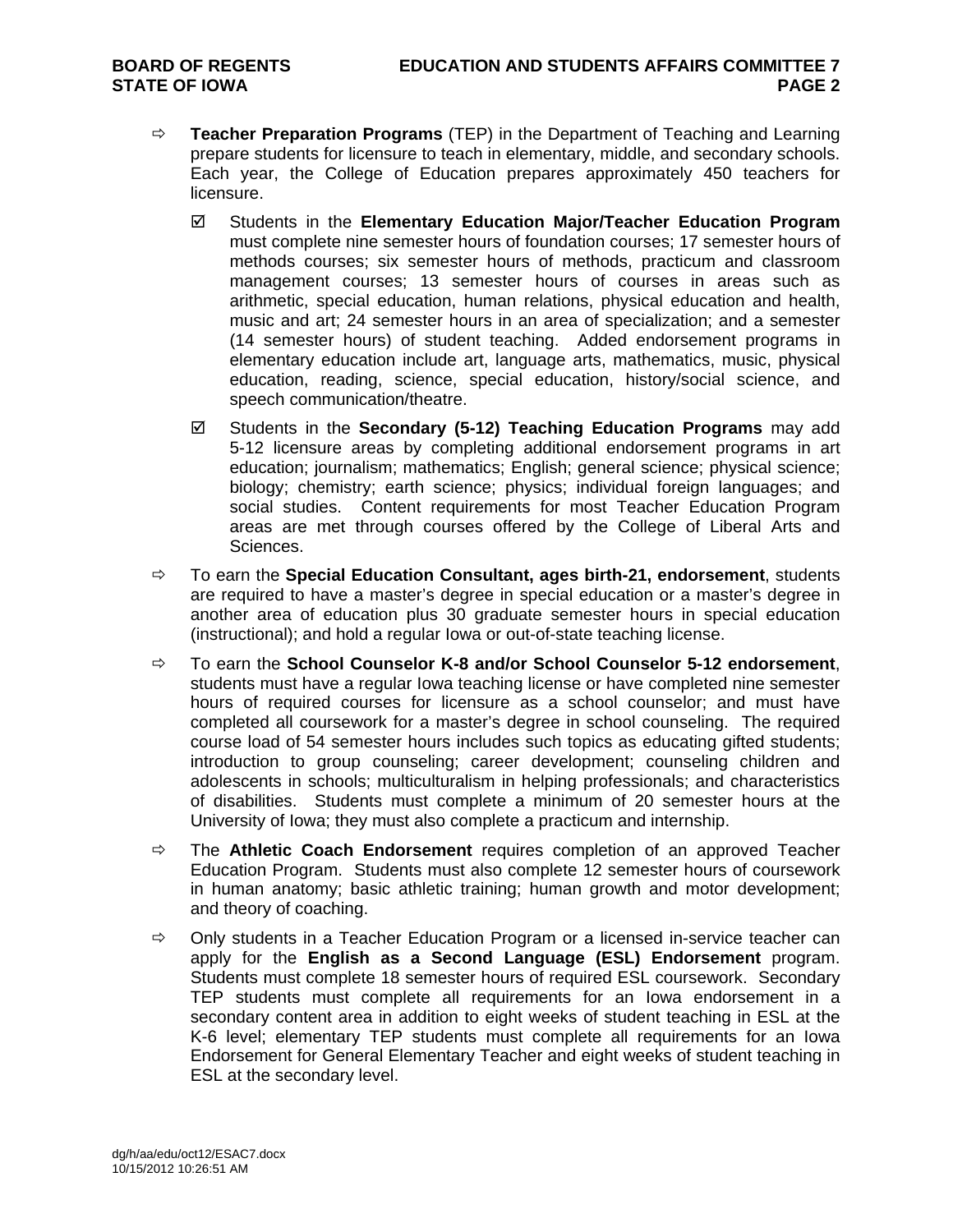- Students seeking a **Talented and Gifted (TAG) Endorsement** must be licensed educators; they are required to take 12 semester hours of graduate coursework which includes psychology of the gifted, programming for the gifted, administration and supervision of gifted programs, and a practicum experience in gifted programs.
- $\Rightarrow$  Students interested in the **Teacher-Librarian Endorsement** and initial teaching licensure complete the requirements for a master's degree in Library and Information Science and the requirements for a teaching license in the State of Iowa with endorsements for grades K-12. They must complete 36 semester hours of coursework in the College of Education.
- The **Deaf and Hard of Hearing Endorsement** is offered through the College of Education and the Department of Communication Sciences and Disorders. The University of Iowa is currently the only institution in the State of Iowa that offers this endorsement program. Applicants must hold or be in the process of completing a regular elementary or secondary teaching license. In addition, students must complete 60 semester hours of coursework for the deaf/hard of hearing endorsement program, a pre-student teaching experience in hearing impaired, and a student teaching experience spanning K-6 and 7-12 grade levels.
- The **School Speech Pathology and School Audiology program** is offered through the Department of Communication Sciences and Disorders; the Teacher Education Preparation component is offered through the College of Education.
- The **School Social Worker Endorsement program** is a "Field of Practice" for Master of Social Work (MSW) students. Students with a Bachelor of Arts in social work complete 48 semester hours in the MSW program; students with a Bachelor of Arts in another discipline complete 60 semester hours in the MSW program, including required courses for the School Social Work endorsement and a practicum in the schools. The School Social Work endorsement is available to MSW students only, and is overseen by the MSW program director and the program administrator.

Licensed teachers who have completed an education professional service program in School Counseling, School Psychology, School Speech-Language Pathology, School Audiology, or School Social Work are eligible to apply for a Professional Service License.

- Purpose of Accreditation. An accredited educational program is recognized by its peers as having met national standards for its development and evaluation. To employers, graduate schools, and licensure, certification, and registration boards, graduation from an accredited program signifies adequate preparation for entry into the profession. In fact, many of these groups require graduation from an accredited program as a minimum qualification. Therefore, accreditation is also critical for recruitment of new students.
- $\Diamond$  Accrediting Agency. The accrediting body is the Iowa State Board of Education (ISBE).
- $\Leftrightarrow$  Review Process. The self-study prepared by the College of Education contained the responses to the standards<sup>1</sup> required by the accrediting body. The accrediting standards include six areas – Governance and Resources; Diversity; Faculty; Program Assessment; Clinical Practice; and Candidate Knowledge, Skills, and Dispositions.

 $\overline{a}$ 

The complete text of standards and provisions is available at

http://search.legis.state.ia.us/NXT/gateway.dll/ar/iac/2810\_education%20department%20\_5b281\_5d/0790\_chapter%2079%20stand ards%20for%20practitioner%20 and \_2e/\_c\_2810\_0790.xml?f=templates\$fn=default.htm.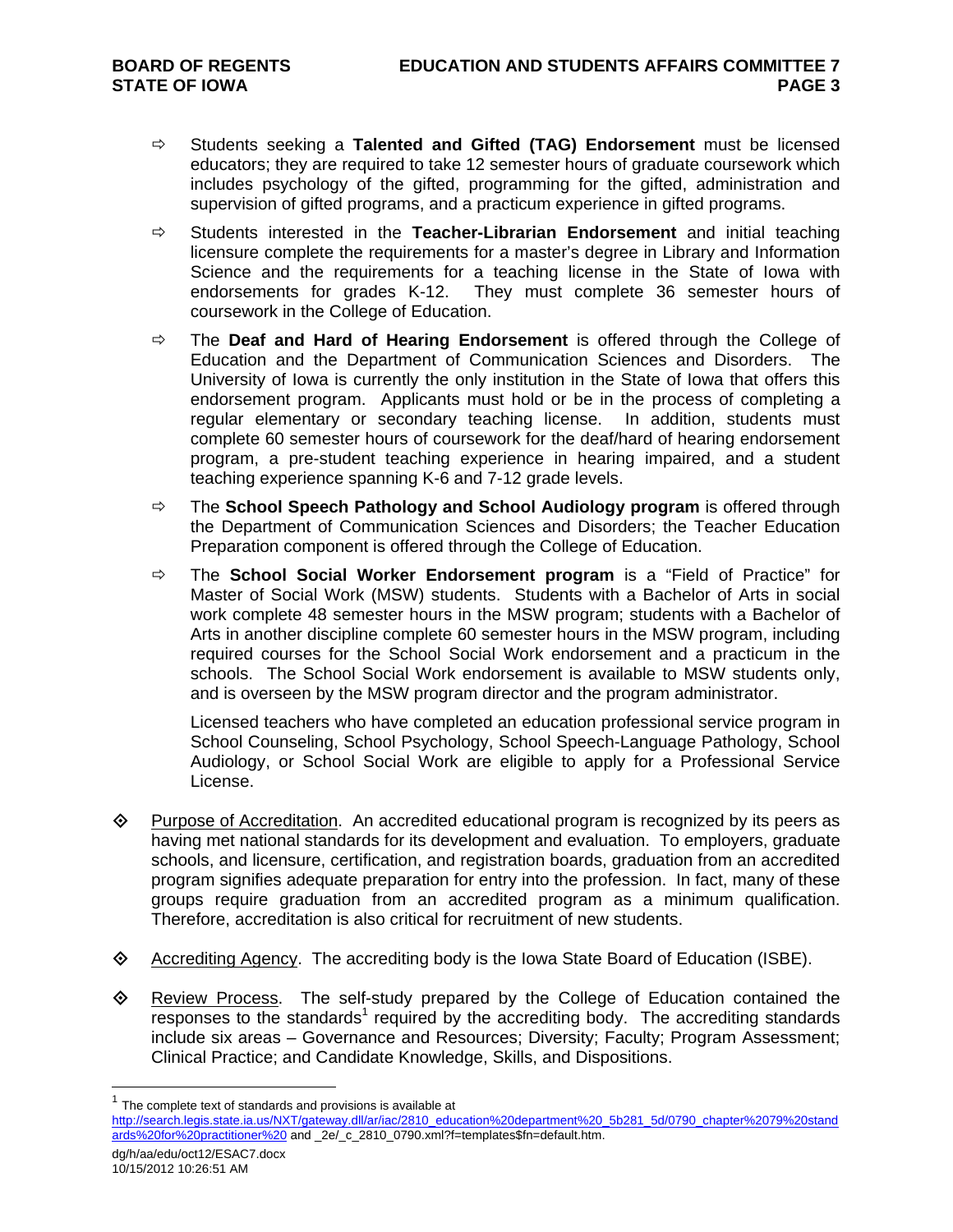$\Diamond$  On-Site Team Report. In April 2011, the visiting team identified strengths and weaknesses of the program. The team also indicated that all standards were met. The following standards were met or met with strength – Governance and Resources; Diversity; Faculty (School Librarian, School Counseling, School Social Work, School Psychology, Speech Pathology and Audiology); Assessment; and Clinical (School Librarian, School Counseling, School Social Work, School Psychology, Speech Pathology and Audiology).

The following standards required institutional follow-up prior to final action by ISBE – Faculty (Teacher Education and Educational Leadership) and Clinical (Teacher Education and Educational Leadership). The follow-up was sufficient to meet the requirements and included some of the following - providing missing faculty biographies and clarifying number of hours required in the field for the mathematics teacher education program. Changes were also made to the field experience course requirements to comply with Iowa Administrative Code; all changes have been implemented.

- $\diamond$  Sample Strengths Identified by the Visiting Team.
	- $\Rightarrow$  "Educator preparation programs take leadership roles in state and national initiatives in research and advocacy. Programs have received national and regional awards and are continually positioned in the top 25 programs in *U.S. News and World Report* rankings, often within the top 5-10.
	- $\Rightarrow$  Educator preparation programs have made a concerted effort to hire both researchers and practitioners so candidates receive balance between theory, pedagogy, content, and practice. Candidates benefit from formalized collaboration between leading scholars in the professional fields as well as clinicians who bring real-world application to curricula.
	- $\Rightarrow$  Assessment practices and program review processes ensure that candidates are knowledgeable, resourceful, and highly qualified to enter their professional careers.
	- $\Rightarrow$  Programs have forged a number of partnerships with other local, state, or national organizations to foster strategic use of limited resources. Partnerships enhance program offerings and provide a wide range of learning opportunities for candidates and professionals in the field.
	- $\Rightarrow$  Advisory groups praise programs' continuing innovation and connection with community and constituency needs.
	- $\Rightarrow$  Preparation programs are using a blended delivery model to connect candidates and faculty across the state, country, and world. The institution uses technology to reach place-bound candidates and to broaden the outreach of the programs and services.
	- $\Rightarrow$  State-of-the-art facilities maintain the historical legacy of the institution and promote a culture of scholarship and innovation. Renovations and strategic plans are carving a path toward educating 21<sup>st</sup> century learning and the changing needs of professional preparation.
	- $\Rightarrow$  Multiple efforts exist to increase diversity among the faculty and candidates and to create a 'critical mass' of diverse members of the faculty and student body."